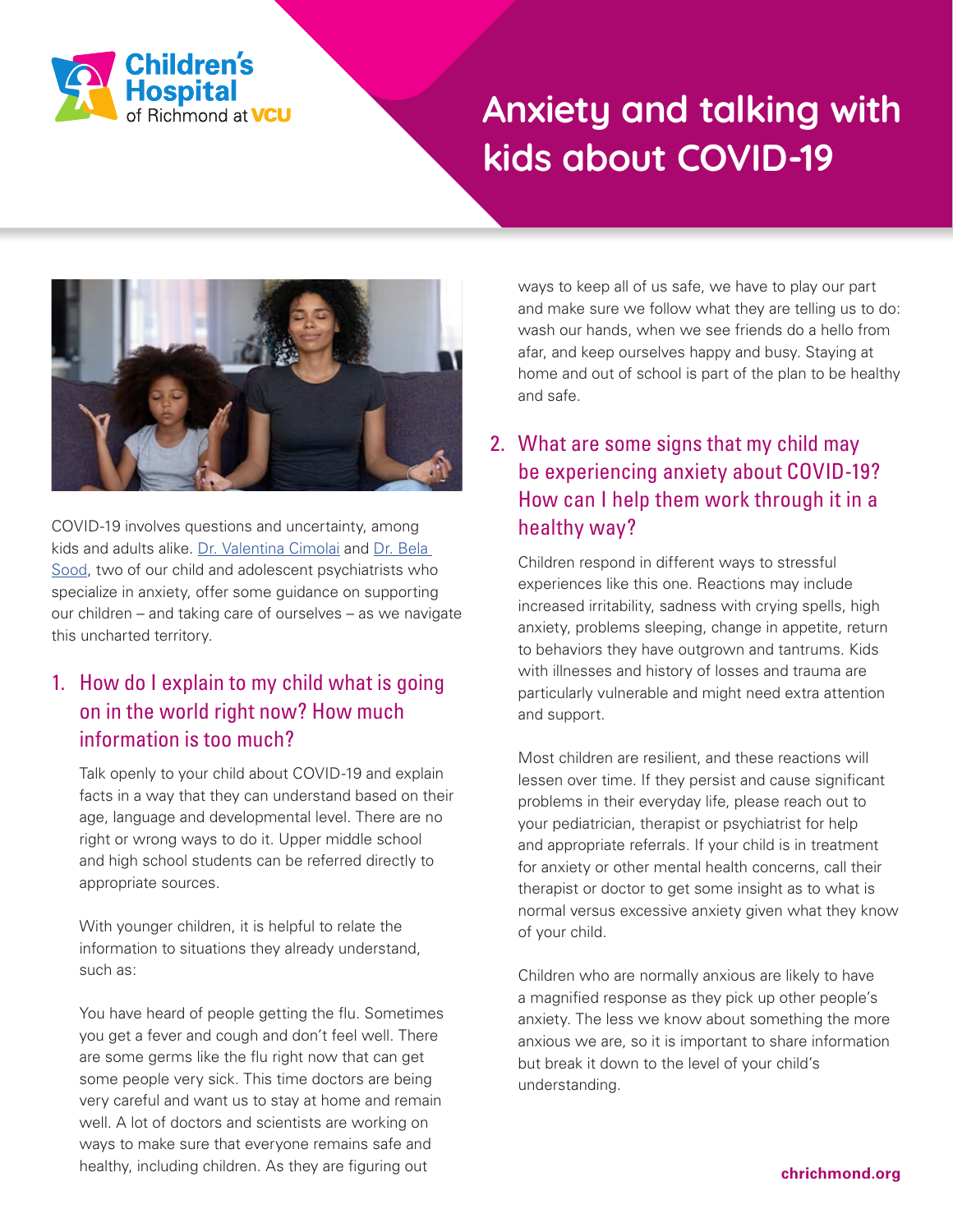Model for children what is appropriate and calm behavior. Children pick up on your cues so examine how anxious you are and set a good example by taking care of yourself. Create stable routines in the home, get adequate sleep and cook healthy meals as a family. It's also helpful to get regular exercise. This may look a little different than normal as many gyms are closed. Try running up and down your steps at home or walking around your neighborhood and counting steps. Dancing can also be a good way to exercise and unwind. You can find many videos online. Have your child create choreographies and teach them to your family.

Starting a journal or writing poetry about the experience can be another helpful way to process emotions.

## 3. What is the best way to manage my own anxiety when also worrying about my child's mental health?

The first step is to recognize when your anxiety is above what is required by a situation. Anxiety can be useful at times in that it forces you to prepare. In the case of COVID-19, this preparation includes not allowing your child or your family to associate with people who are sick, instituting good hand washing, teaching children the "how to" of sneezing and coughing, and implementing social distancing.

It's when you ruminate and worry about things not under your control that anxiety can start to hurt you or your family. When you begin to get anxious ask yourself, "How is it affecting my child?" That's usually a good point to recalibrate your response to the current situation. Ask your partner, particularly if they are not an anxious type, to keep an eye on you and make sure you are able to step away from parenting if your anxiety is getting out of control. Know your go-to tactics to self soothe – a brisk walk, meditation or just taking a minute by yourself may be all you need.

Remember, kids pick up on our emotions in a heartbeat!

## 4. Do you have any tips for how to be reassuring for our children without being dismissive of their concerns?

Always acknowledge feelings and validate them. Let them know that it is ok to feel sad, worried or angry about what is happening.

Statements along the lines of the following may help to ease their concerns:

- I know this is scary.
- What makes this scary?
- I am here to protect you and our family.
- A lot of smart people are finding ways to keep our city, school and home safe and we are following their instructions.

You can say that things will get better but don't minimize the situation or make unrealistic promises.

### 5. What are some ways to stay positive during this time?

This is a good time to reconnect and talk with each other. Spend quality time and catch up with family, both in your home and across the country. Today's technology allows our kids to talk to grandparents, aunts, uncles and other loved ones without being in the same spot.

#### 6. How important is it to stick to a routine?

Kids thrive on routines. Keep up with regular routine as much as possible, creating a schedule for school learning, meals, relaxation and fun activities with the family. This will help make the return to school less difficult when the time comes.